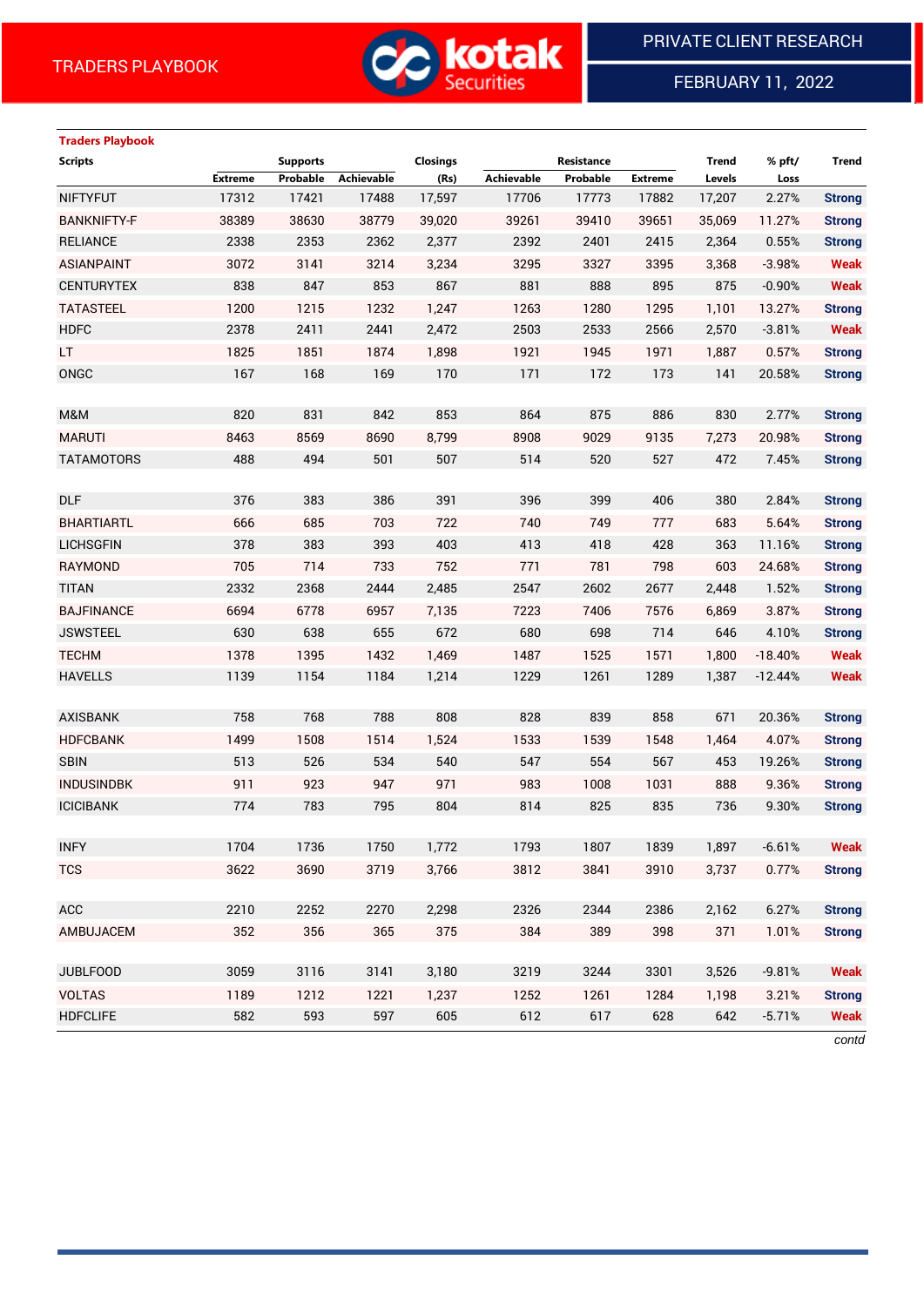### **Closing Pricess**

Closing price is that price at which a scrip closes on the previous day. Traders can start their intraday trade on this level. The stock or index should sustain above or below the closing price else you should exit the trade. Ideally, half a percent should be the stop loss above or below the closing price to enter the trade.

### **Trend**

Trend is the level at which the tendency of Indices and Stocks can be identified. For best results, you can use the 'Trend Remarks' to trade. A 'Weak' trend means that traders can trade with a negative bias. If the trend is 'Strong', you can trade long with a positive bias. Base price should be the closing price.

#### **Achievable (Supp/Resis)**

It is the price which can be achieved if the Index/Stock trades above or below the closing price. During normal course of trading, first levels are important as one can take profits around first resistance and supports levels.

### **Probable (Supp/Resis)**

It's a second resistance/support and can be achieved if stocks/indices are in trending mode. Events can lead stocks and indices to reach these levels.

#### **Extreme levels**

Sometimes, the stocks fall or rise to their average lowest or highest levels FOR THE DAY and that may act as an excellent contra buying or selling opportunity with a stop loss given in the table. This means buying around extreme support and selling around extreme resistance strictly with a given stop loss. For e.g. If the extreme support for Nifty is given at 5605, and in case the market comes down to similar levels, then you can initiate long positions with the given 'stop loss for long' in the column, say at 5585. If it breaks 5585 then the trader must exit the position. This is valid on both the sides.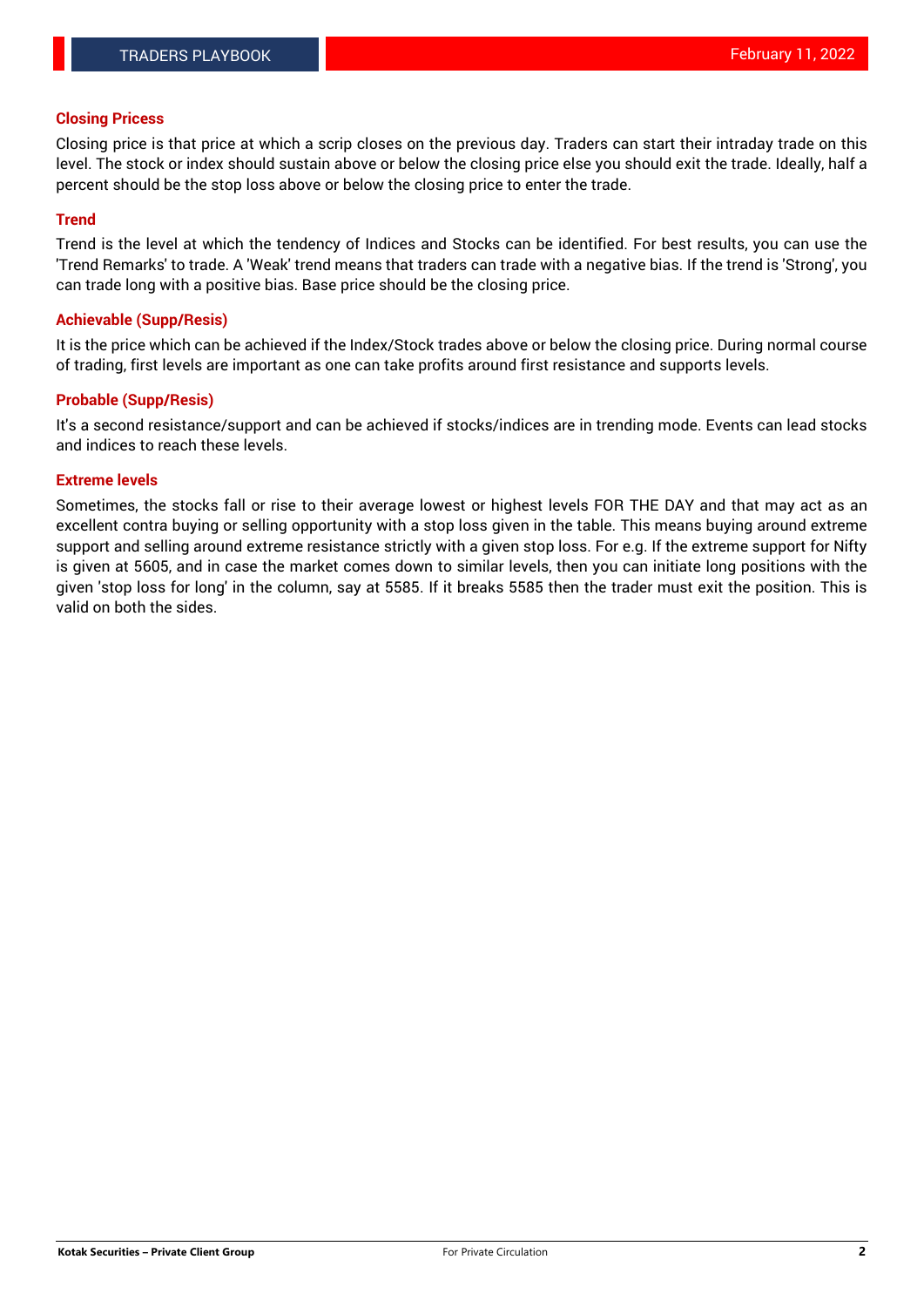### **RATING SCALE (PRIVATE CLIENT GROUP)**

| <b>BUY</b>             | $-$ | A condition that indicates a good time to buy a stock. The exact circumstances of the signal will be determined by the indicator that an<br>analyst is using.    |
|------------------------|-----|------------------------------------------------------------------------------------------------------------------------------------------------------------------|
| <b>SELL</b>            |     | - A condition that indicates a good time to sell a stock. The exact circumstances of the signal will be determined by the indicator that an<br>analyst is using. |
| <b>Stop Loss Order</b> | $-$ | An instruction to the broker to buy or sell stock when it trades beyond a specified price. They serve to either protect your profits or<br>limit your losses.    |

#### **FUNDAMENTAL RESEARCH TEAM (PRIVATE CLIENT GROUP)**

**Shrikant Chouhan Arun Agarwal Amit Agarwal, CFA Hemali Dhame** Head of Research Auto & Auto Ancillary Transportation, Paints, FMCG Banking & Finance shrikant.chouhan@kotak.com arun.agarwal@kotak.com agarwal.amit@kotak.com Hemali.Dhame@kotak.com

**Jatin Damania Purvi Shah Rini Mehta K. Kathirvelu** Metals & Mining, Midcap **Pharmaceuticals** Research Associate Support Executive jatin.damania@kotak.com [purvi.shah@kotak.com](mailto:purvi.shah@kotak.com) rini.mehta@kotak.com [k.kathirvelu@kotak.com](mailto:k.kathirvelu@kotak.com)  $+91$  22 6218 6440  $+91$  22 6218 6432

**Sumit Pokharna Pankaj Kumar** sumit.pokharna@kotak.com pankajr.kumar@kotak.com +91 22 6218 6438 +91 22 6218 6434

Oil and Gas, Information Tech Construction, Capital Goods & Midcaps

+91 22 6218 5408 +91 22 6218 6443 +91 22 6218 6439 +91 22 6218 6433

**TECHNICAL RESEARCH TEAM (PRIVATE CLIENT GROUP)**

[shrikant.chouhan@kotak.com](mailto:shrikant.chouhan@kotak.com) [amol.athawale@kotak.com](mailto:amol.athawale@kotak.com) Research Associate +91 22 6218 5408 +91 20 6620 3350 [sayed.haider@kotak.com](mailto:sayed.haider@kotak.com)

**Shrikant Chouhan Amol Athawale Sayed Haider**

+91 22 62185498

# **DERIVATIVES RESEARCH TEAM (PRIVATE CLIENT GROUP)**

 $+91$  22 6218 5497

**Sahaj Agrawal Prashanth Lalu Prasenjit Biswas, CMT, CFTe** [sahaj.agrawal@kotak.com](mailto:sahaj.agrawal@kotak.com) [prashanth.lalu@kotak.com](mailto:prashanth.lalu@kotak.com) [prasenjit.biswas@kotak.com](mailto:prasenjit.biswas@kotak.com)